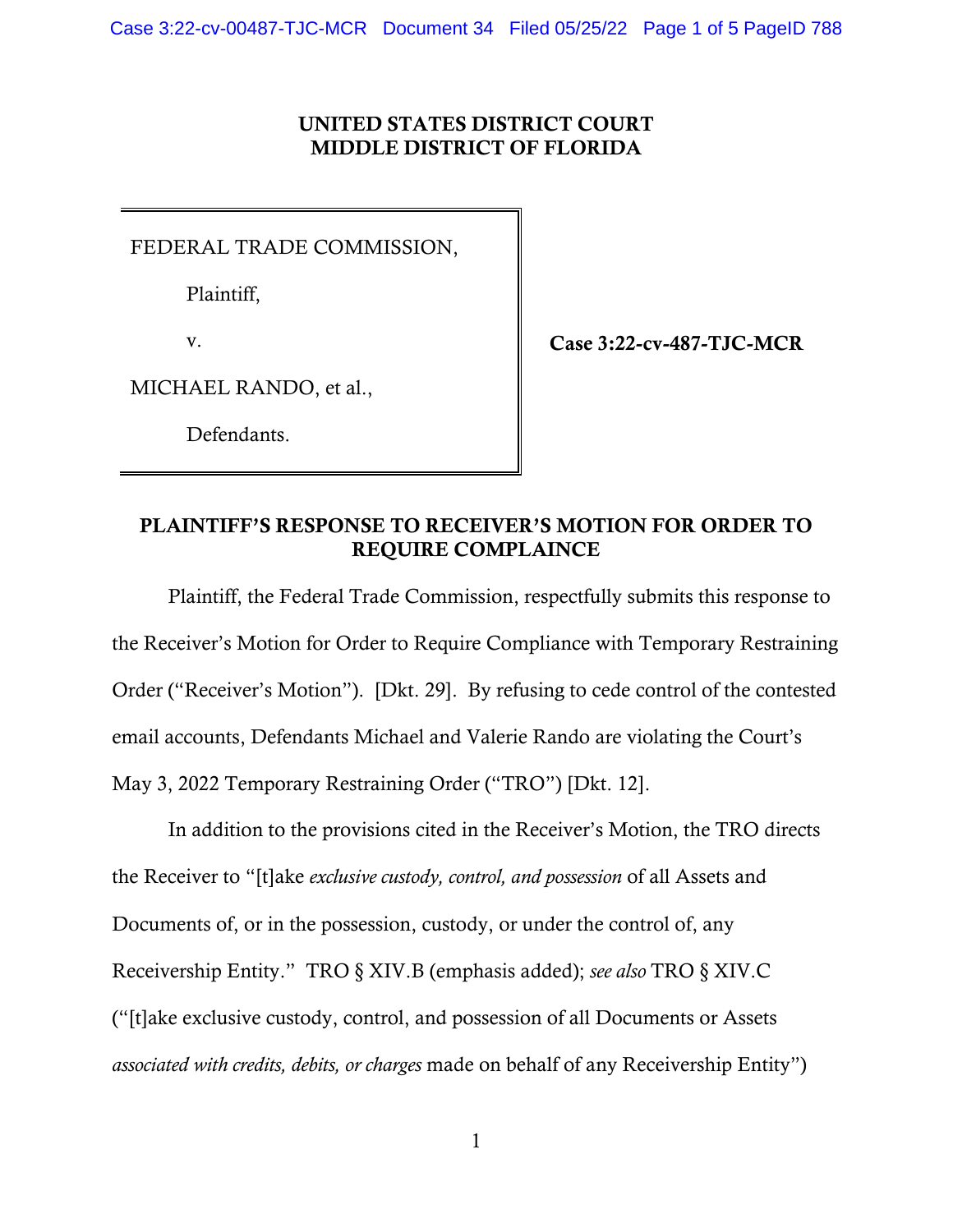(emphasis added). The TRO defines "Documents" as, among other terms, "e-mail" and "electronically stored information, including Documents located on remote servers or cloud computing systems," TRO Definitions § E, directs Defendants to "provid[e] information to the Receiver that the Receiver deems necessary to exercise the authority and discharge the responsibilities of the Receiver," TRO § XVII, and, ultimately, directs the Receiver to "[a]ssume *full control* of [the] Receivership Entities," TRO § XIV.A (emphasis added).

Such control over email accounts used for corporate financial communications and record keeping is crucial for the Receiver to exercise her duties, as demonstrated by the chargebacks described in the Receiver's Motion. Motion ¶¶ 10-12 (Receiver unaware of chargebacks instituted against Receivership Entity's financial account because notifications sent to contested email account, mikesingles $@g$ gmail.com). Defendants admit using the contested email accounts for business purposes, including "monitor[ing] various business accounts." Defendants' Response in Opposition to the Receiver's Motion to Compel ¶¶ 3-4 ("Defendants' Response") [Dkt. 31]. Additionally, during a May 24, 2022 deposition noticed by the Receiver pursuant to Section XXIV of the TRO, Ms. Rando admitted that she used the contested email address, val.10xlife@gamil.com, as her only business email account during 2022 and 2021. (Deposition transcript unavailable due to its recency.)

To avoid their clear violation, Defendants reimagine the TRO provisions requiring them to provide the Receiver with access to the contested email accounts as nothing more than a form of expedited discovery request that can be satisfied by the

2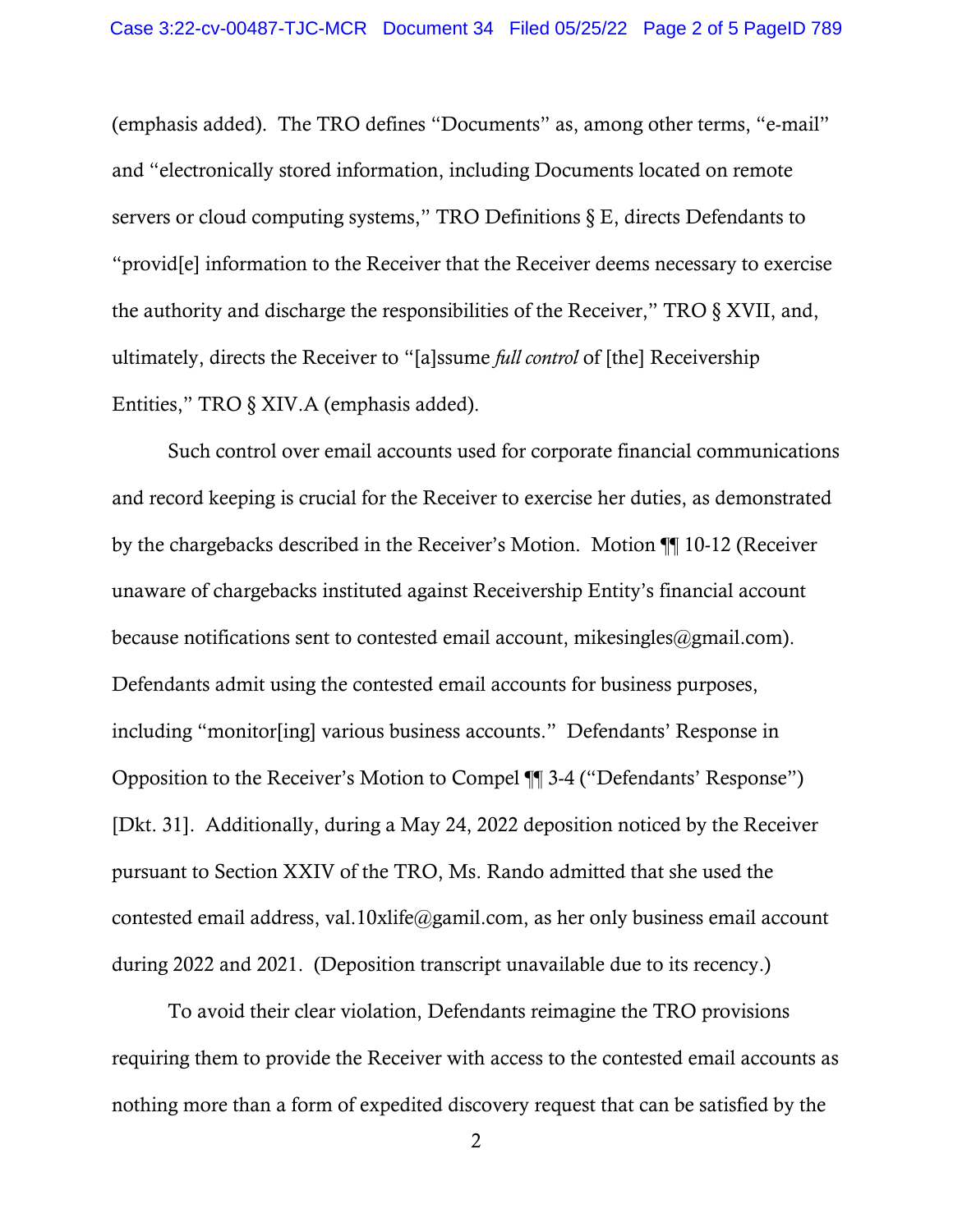production of historic documents. Defendants' Response ¶ 7, at 5 [Dkt. 31] (offering to produce emails and a forensic image). That is incorrect. The Receiver is charged with *ongoing* duties that cannot be accomplished by reviewing productions of past documents or a forensic image, because such productions are static and outdated the moment they are pulled from the account. Any production fails to capture incoming corporate financial communications in real time, especially for accounts that are currently unknown to the Receiver.

Indeed, the FTC has recently discovered another payment processor, Electronic Commerce, LLC, holding over \$400,000 of Receivership Entity assets which Defendants failed to disclose to the Receiver or the FTC. Declaration of Adam Rottner ¶¶ 5-8, attached. Although, it is unknown at this time whether the contested emails were used to access that processing account or for related communications, Defendants' selective disclosure of financial accounts further illustrates the importance of the Receiver having complete and ongoing control over all email accounts Defendants used for business purposes. [1](#page-2-0)

Finally, the TRO ensures that Defendants are not "immediately and indefinitely" prohibited from accessing the contested email accounts. Defendants' Response at 5-6. The TRO directs the Receiver to provide Defendants, as well as Plaintiff, "reasonable access to all Documents in the possession, custody, or control

<span id="page-2-0"></span><sup>&</sup>lt;sup>1</sup> The FTC and the Receiver are working with Defendants' counsel to answer follow up questions concerning Defendants' personal and corporate disclosures, which appear to contain inconsistencies.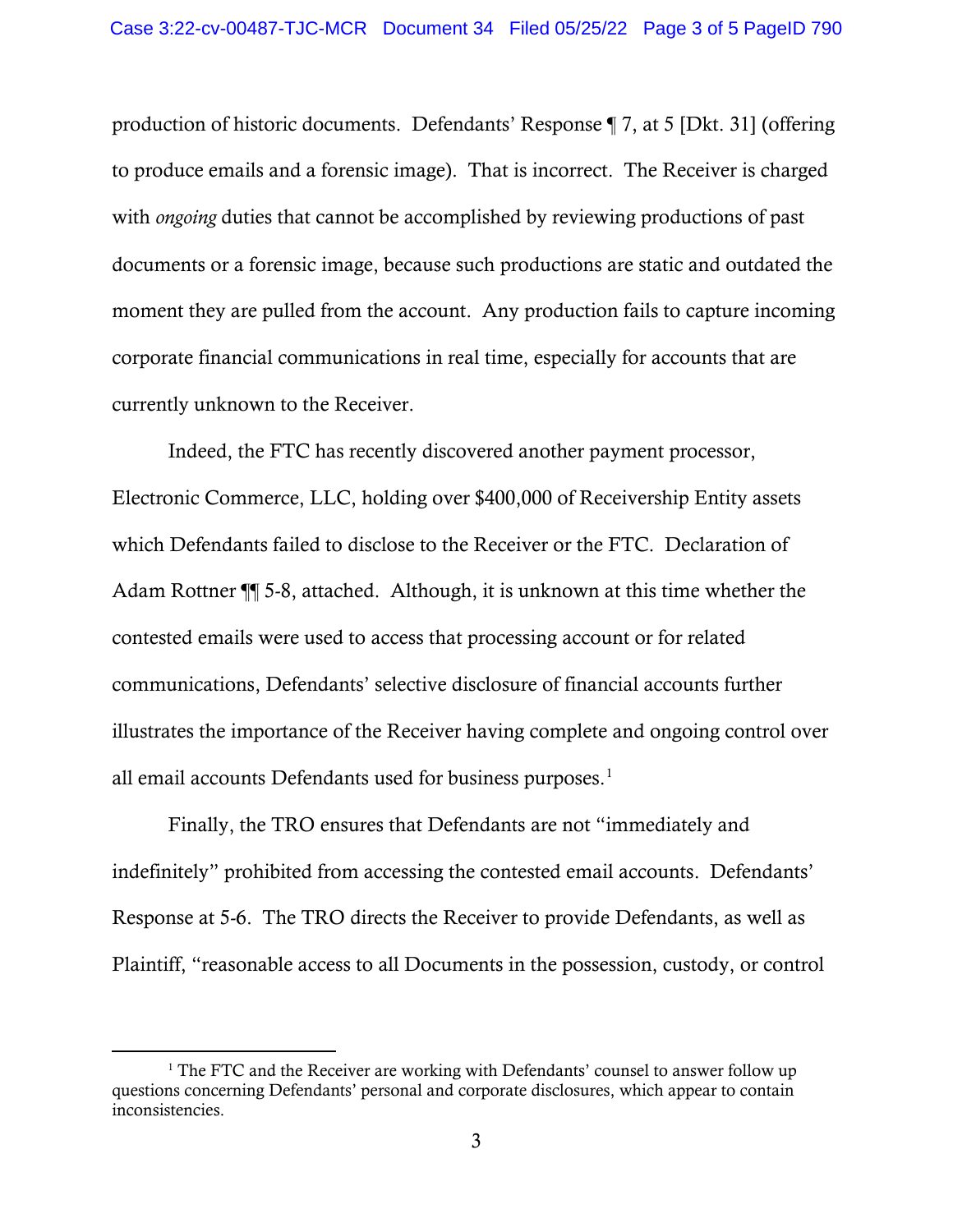of the Receivership Entities," which would include the contested email accounts. TRO § XIV.R. Accordingly, the Defendants would suffer no harm should the Court enforce the TRO's provision allowing the Receiver to control access to those accounts. To the contrary, allowing the Defendants to evade the TRO's clear and unambiguous requirements because of their conscious choice to commingle their business and personal affairs would harm the Receivership (and consumers' potential future recovery) by risking the potential dissipation of assets and documentary evidence – precisely the harm the TRO was designed to avoid.

Respectfully submitted,

Dated: May 25, 2022 */s/ Brian M. Welke* 

Hong Park Brian M. Welke Sana Chaudhry FEDERAL TRADE COMMISSION 600 Pennsylvania Avenue NW, CC 9528 Washington, DC 20580 Tel: 202-326-2158 (Park), -2897 (Welke), -2679 (Chaudhry) Fax: 202-326-3768 Email: [hpark@ftc.gov,](mailto:hpark@ftc.gov) [bwelke@ftc.gov,](mailto:bwelke@ftc.gov) schaudhry@ftc.gov

Attorneys for Plaintiff FEDERAL TRADE COMMISSION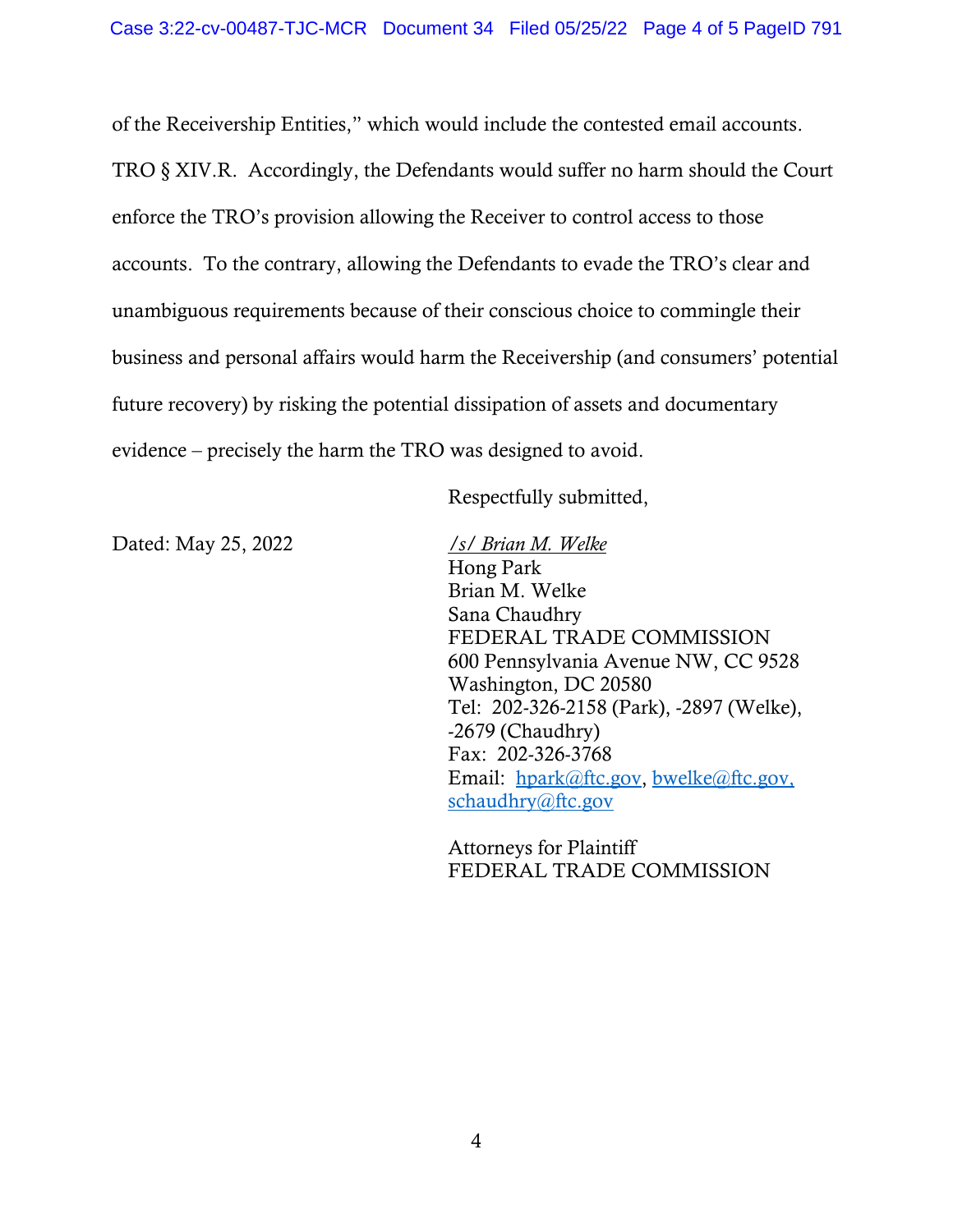#### CERTIFICATE OF SERVICE

I hereby certify that on May 25, 2022 I served a true and correct copy of the foregoing and accompanying filings and attachments via ECF to the following counsel of record:

*Latour "LT" Lafferty* ltlafferty@gunster.com (813) 222-6643 *Michael R. Freed* mfreed@gunster.com (904) 350-7167 *Nathan W. Hill* nhill@gunster.com 407-406-5246 *Pierce Giboney* pgiboney@gunster.com (904) 350-7177 *Ashley Englund* aenglund@gunster.com (904) 350-7403 Gunster, Yoakley & Stewart, PA 225 Water St Ste 1750 Jacksonville, FL 32202-5137 *Counsel for Defendants Michael Rando, Valerie Rando, Prosperity Training Technology LLC, Digital Business Scaling LLC, First Coast Matchmakers Inc., First Coast Matchmakers LLC, and Financial Consulting Management Group LLC* 

*Daniel K. Bean* dbean@abelbeanlaw.com (904) 944-4104 *Jared J. Burns* jburns@abelbeanlaw.com (904) 944-4110 Abel Bean Law. P.A. 100 N. Laura Street, Ste. 501 Jacksonville, FL 32202 *Counsel for Defendants Elite Customer Services LLC and Resource Management Investments LLC*

*Katherine C. Donlon* kdonlon@jclaw.com 813-291-3300 Johnson, Cassidy, Newlon & DeCort 2802 N. Howard Avenue Tampa, FL 33607 *Counsel for Receiver Maria Yip* 

 */s/ Brian M. Welke*  Brian M. Welke *Counsel for Plaintiff Federal Trade Commission*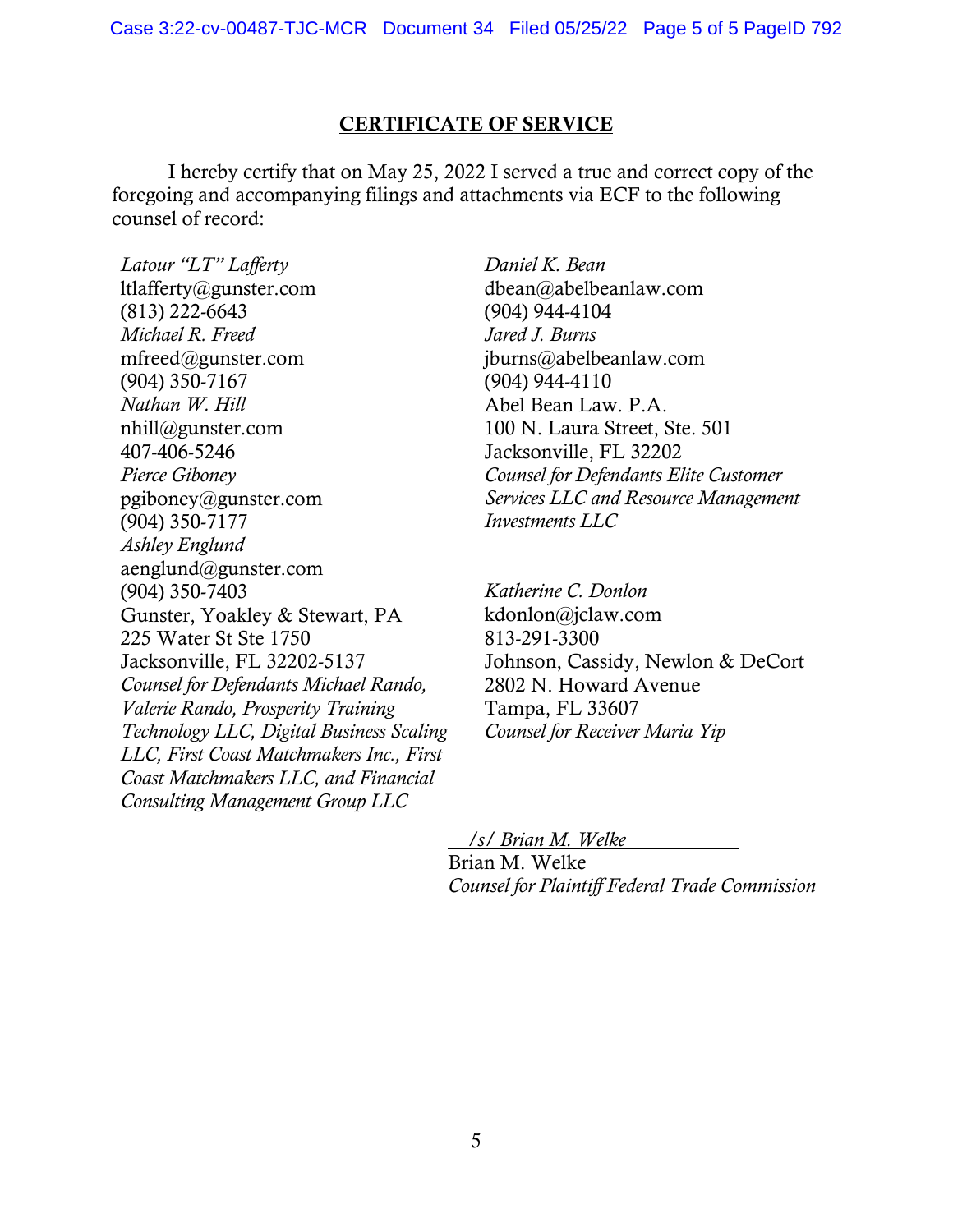## UNITED STATES DISTRICT COURT MIDDLE DISTRICT OF FLORIDA

FEDERAL TRADE COMMISSION,

Plaintiff,

v.

MICHAEL RANDO, et al.,

Defendants.

**Case 3:22-cv-00487-TJC-MCR** 

**DECLARATION OF ADAM ROTTNER** 

### **DECLARATION OF ADAM ROTTNER**

(Pursuant to 28 U.S.C. § 1746)

I, Adam Rottner, hereby state that I have personal knowledge of the facts set forth below. If called as a witness, I could and would testify as follows:

- 1. I am a United States citizen and am over eighteen years of age. I am employed by the Federal Trade Commission ("FTC" or "the Commission") as an Investigator in the Division of Enforcement, Bureau of Consumer Protection. My office address is 600 Pennsylvania Ave., NW, CC-9528, Washington, DC 20580.
- 2. As an Investigator with the FTC, my duties include investigating possible violations of the laws and regulations the FTC enforces and possible violations of Orders obtained by the Commission.
- 3. I was assigned to work on the Commission's investigation into this matter.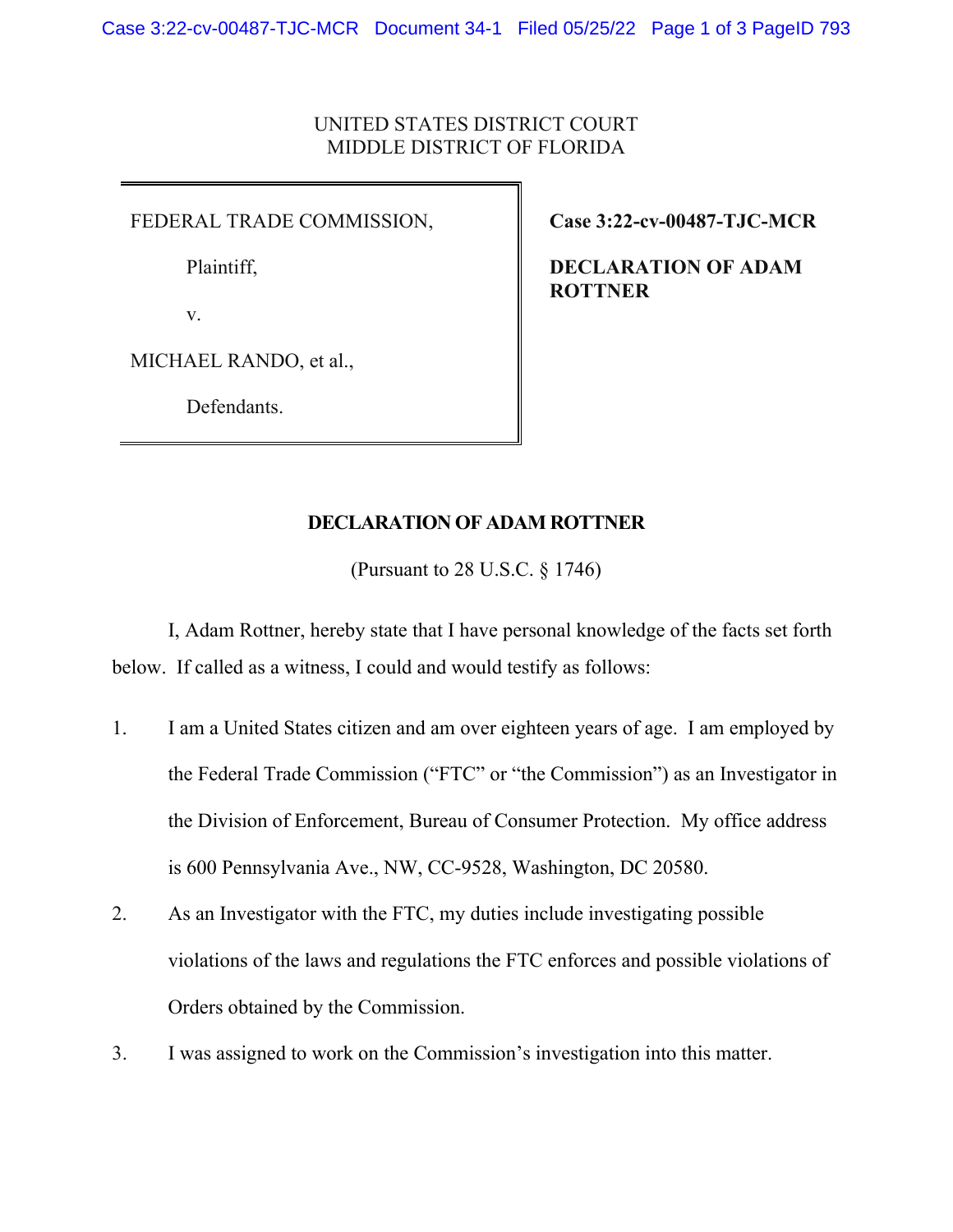#### **DESCRIPTION OF INVESTIGATIVE TOOLS AND SOURCES OF EVIDENCE**

4. Unless otherwise stated, all duties, investigative tools and sources of evidence are consistent with those outlined in the April 28, 2022 Declaration of Adam Rottner. [PX36].

#### **DEFENDANTS' FINANCIAL DISCLOSURES**

- 5. In the financial disclosures submitted to the FTC by Defendants' counsel on May 18 and 19, 2022, Defendants submitted a list of financial institutions with whom they use for business operations.
- 6. On May 23, 2022, an FTC paralegal received an email from the Compliance Department at Electronic Commerce LLC in response to the Asset Freeze provision (Section V) of the Temporary Restraining Order ("TRO").
	- a. The Electronic Commerce LLC email identified an existing account with a \$428,266.57 balance.
- 7. I reviewed the Defendants' financial disclosures and noticed that the existence of an account with Electronic Commerce LLC was not provided in the Defendants' financial disclosures.
- 8. I also reviewed an Excel document, submitted to the FTC by Defendants' counsel on May 17, 2022, that contained a list of entities that received a copy of the TRO from the Defendants.